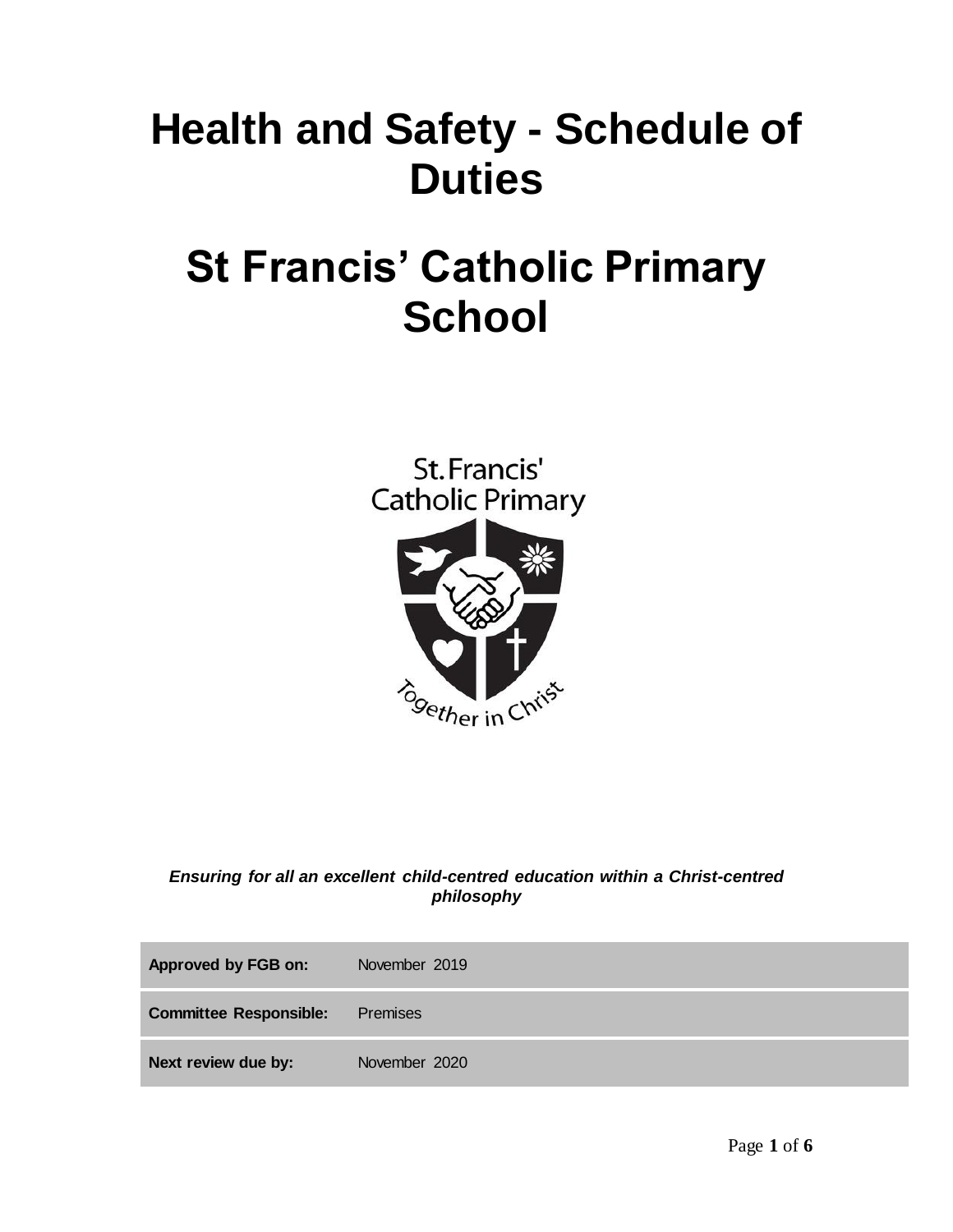## **Health and Safety: ORGANISATION**

St Francis' Catholic Primary School

The school recognises the need to identify organisational methods for implementing and controlling the health and safety of all persons who work within or visit the school.

It is important to understand that the Health and Safety at Work Act 1974 places overall responsibility for Health and Safety with the Employer, which is the Governing body.

The following is a summary of individual responsibilities, their consequent structure and accountability:-

#### **Governors**

The Governing Body has the responsibility to ensure that all reasonable steps have been taken to reduce the possibility of accident or injury to both staff and pupils, although it should be emphasised that unnecessary responsibility cannot fall on individual members of the Governing Body, nor can the Head of the school or employees avoid responsibility by referring urgent matters to that body for information and decision. The Governors will be kept informed of all developments relating to health and safety matters and Clerks to Governors will include such matters on the Agenda for termly meetings.

#### **Governors Must Ensure:**

- a) That in co-operation with the Head teacher, an individual school Health and Safety Policy is produced that reflects the status of the school and who is the employer, and this policy is regularly reviewed and revised as and when necessary
- b) That risk assessments are undertaken of any activity that has significant associated hazards and that a written record of these assessments are kept and reviewed regularly
- c) That sufficient funding is allocated and authorised for health and safety issues e.g. major expenditure for maintenance issues, training, provision of personal protective clothing etc
- d) That regular health and safety inspections of the premises are carried out on a termly basis
- e) That the Governing Body receives an annual audit of health and safety systems and standards of health and safety from the Head teacher
- f) That a positive health and safety culture is established and maintained.
- g) That the Governing body appoint a Governor to the role of Health and Safety Governor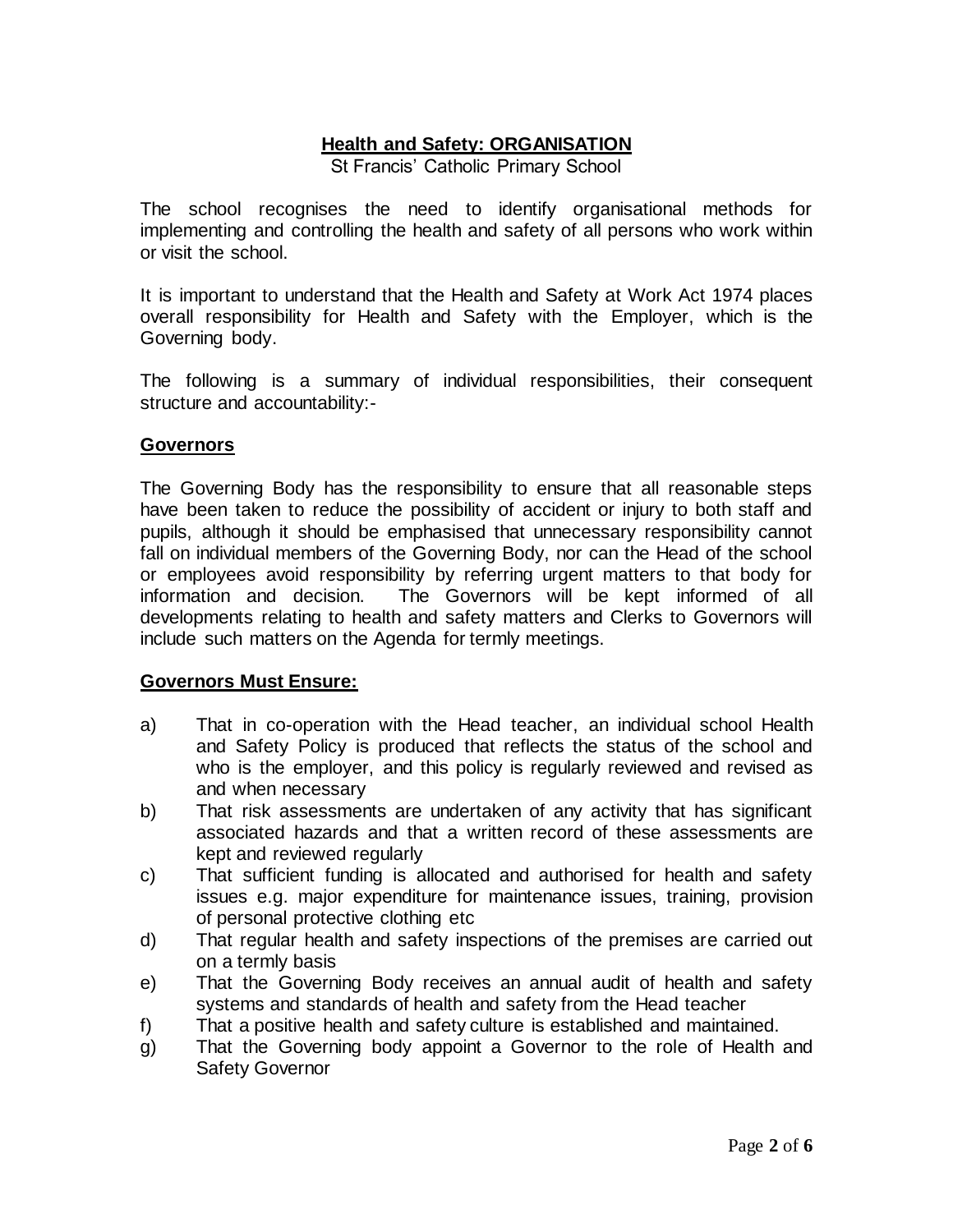h) That Health and Safety keeps on the agenda by including it intrinsically with business discussions.

#### **Employee Duties**

All Employees have a legal duty under Health and Safety legislation; in order to achieve this, their duties should include;

- a) Taking responsibility for their own Health and Safety
- b) Ensuring that their actions will not put at risk the safety of other employees, pupils or visitors
- c) Being alert to observe, correct, or report any unsafe practices or conditions
- d) Maintaining a healthy and safe place to work and cooperate with managers in the implementation of all Health and Safety matters
- e) Making suggestions to improve any areas of Health and Safety especially with their specific working knowledge of an area or task
- f) Maintaining an active interest in Health and Safety
- g) Learning and following the safe operating procedures and Health and Safety rules, for safe operation and performance of their roles.
- h) Following the established procedure if accidents occur.

Specific duties for staff are outlined below;

#### **Head teacher**

The Head teacher is responsible and accountable for the implementation of this policy and the compliance with all relevant legislation in every area and activity within the school. In order for this to be achieved, his/her operational duties include:

- a) Developing strong, positive health and safety attitudes among those employees reporting directly to them. Ensuring that a health and safety culture is also developed with the pupils.
- b) Ensuring that all members of staff (including new staff, supply staff, probationers and students, voluntary helpers etc) are aware of the contents of the school health and safety policy and all safe working practices.
- c) Ensuring that risk assessments are carried out on any activity that has significant associated hazards. Where significant risks are identified, appropriate measures and/or safe working practices will be introduced to reduce/eliminate such hazards.
- e) Undertaking inspections of the school premises, plant, equipment and working practices on a termly basis. Where necessary implement any changes and improvements. (Some inspection/monitoring can be delegated)
- f) Providing an annual report to the Governors of the school regarding safety performance. – e.g. how many fire drills have been carried out? How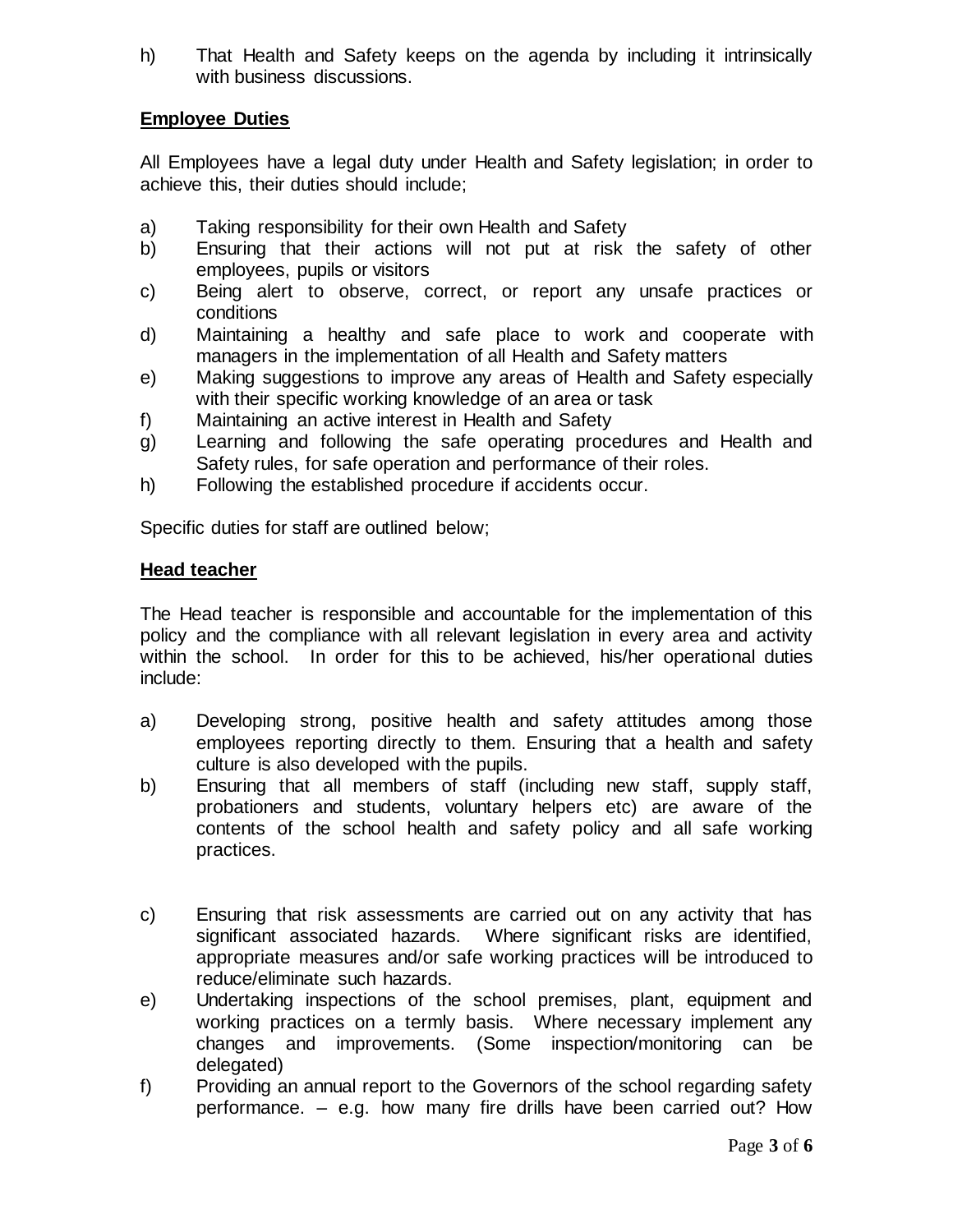many accidents have occurred? Have any trends been discovered? What risk assessments have been carried out?

- g) Making recommendations to Governors where Health and Safety funding is required, and to advise on any safety policies that need to be introduced
- h) Ensuring that effective first aid provision and accident reporting procedures exist in accordance with the guidelines issued by the Health & Safety Officer for school's (to allow North Somerset to comply with the Reporting of Injuries Diseases and Dangerous Occurrences Regulations 1995)
- i) Acting as a member of the Schools Premises/H and S committee

#### **Business Manager**

The business manager will assist the head in implementing the policy and with compliance with relevant legislation. His / her operational duties include:

- a) Establishing and regularly reviewing Risk Assessments and safe working practices, for activities under their control
- b) Reporting to the Headteacher situations which potentially pose a danger to any pupil or member of staff in the school
- c) Working with the head teacher to identify risks
- d) Working with contractors and school staff to rectify any identified health and safety issues
- e) Developing strong, positive health and safety attitudes among those employees reporting directly to them
- f) Checking the adequacy of fire precautions and procedures in liaison with the Head teacher.

## **Deputy Head**

The deputy head will work in conjunction with the head teacher to implement policy and practice and will deputise for the head in his / her absence. In addition, his / her responsibilities will include:

- a) Ensuring that all probationers/students/supply teachers and voluntary helpers are aware of the requirements of the Health and Safety Policy, and the safe working practices that apply to their area of activity
- b) Actively encouraging the participation in health and safety and welfare matters of all pupils
- c) Establishing and regularly reviewing Risk Assessments and safe working practices, for activities under their control
- d) Taking effective action and/or immediately referring to the Head teacher any health and safety problems brought to their attention. This includes the stopping of any practices or the use of any tools, equipment etc. which are considered unsafe. This is to be enforced until safety levels are adequate
- e) If an accident/incident occurs, assisting in the accident investigation regarding any findings and recommendations to prevent a recurrence.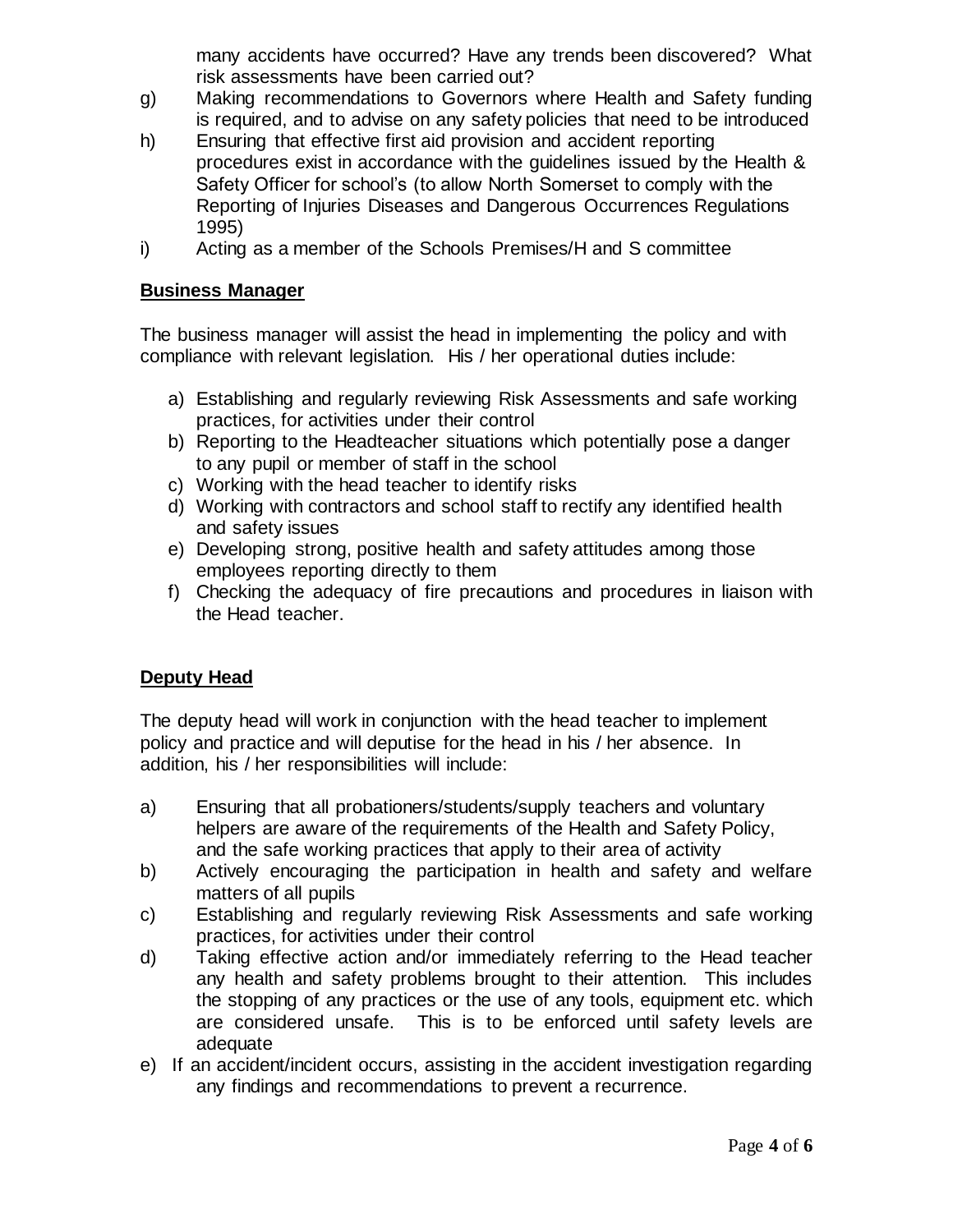## **Teaching Staff (Including Supply Teachers)**

Teachers have a duty of care under Health and Safety Legislation. In order to achieve this, their duties include the following:

- a) Ensuring that the Health and Safety culture developed within the school is further developed with the pupils, by way of enforcement of health and safety rules. Also by including briefs of health and safety, and referral to specific risk assessments, especially before any hazardous/high risk activities and lessons
- b) Ensuring that all students/probationers, supply teachers etc. assigned to help, are aware of the general health and safety requirements of the school and the detailed requirements for activities relevant to them
- c) Implementing the health, safety and welfare procedures for pupils at a level appropriate for their requirements. Ensuring that these procedures are explained in terms that they can readily understand
- d) Exercising effective supervision of pupils and maintain an awareness of emergency procedures in respect of fire, first aid, accident reporting etc
- e) Being aware of the Risk Assessments and seeking information on any special safety measures to be adopted in their own teaching areas and ensure that they are adhered to
- f) Setting an example by personally following safe working practices
- g) Ensuring that where necessary, the appropriate protective clothing, guards etc. are available, in good condition and are used. All electrical equipment must be visually checked before use
- h) Reporting to the Head teacher or Head of Department any defects in equipment or identified inadequacies in procedures. N.B Where any defect renders the equipment potentially hazardous, it should be isolated and clearly labelled 'awaiting repair', 'until repaired' or 'replaced'
- i) Integrating all relevant aspects of health and safety into the teaching process and if necessary, giving special lessons - e.g. the use of equipment in technology lessons
- j) Highlighting any training needs deemed necessary to fulfil their role to their immediate line manager
- k) Ensuring their direct areas of responsibility are well managed in terms of housekeeping and safe storage of materials and equipment.

## **The Local Authority**

To provide a model Health and Safety policy, outlining the clear policy statement, roles and responsibilities and the arrangements necessary to implement the health and safety standards.

To provide advice to schools and Governors on complying with health and safety legislation.

Monitor performance of health and safety in schools.

HSE reporting on behalf of schools on RIDDOR reportable accidents. (For a full range of services refer to the Service Level Agreement)